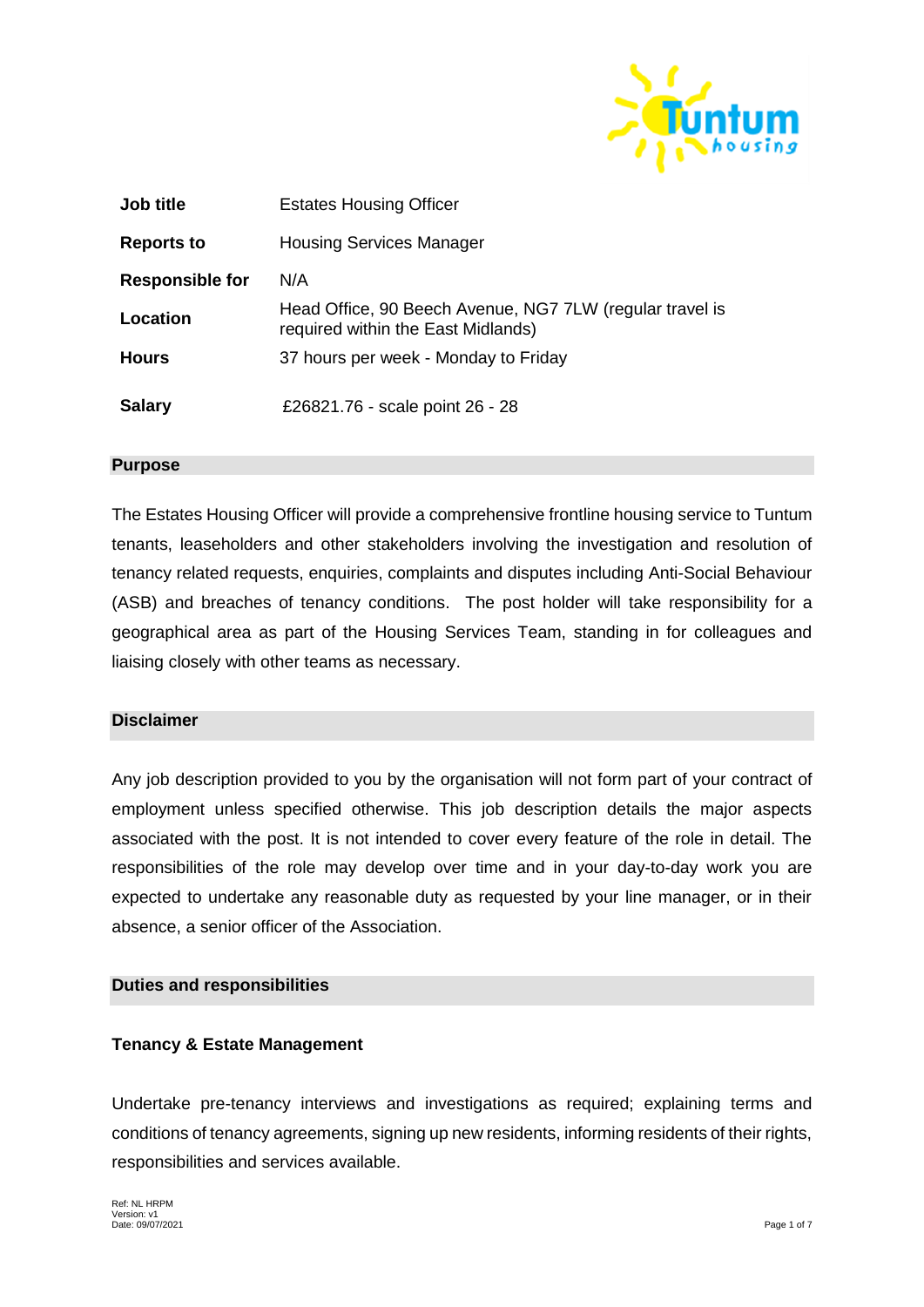

Inspect and take handover of newly developed properties and relets units; carrying out initial assessment of management transfer, assignments, succession and mutual exchange requests.

Undertake Fixed and Assured Shorthold Resident (Starter Tenancy) home visits; recommending actions as required.

Monitor and investigate non-compliance with tenancy agreements in accordance with the policy and procedure; taking follow-up action on breaches and non-compliance of tenancy agreements which may include collating and completing documentation on termination of tenancies.

Monitor maintenance of communal areas covered by service charge budgets in accordance with service standards; developing and maintaining effective liaison with departments, contractors and customers in relation to maintenance of these communal areas.

Work in conjunction with the Customer Involvement Officer to promote resident consultation, feedback and involvement in decision-making.

Represent Tuntum at public meetings where appropriate; assisting with the development of community cohesion initiatives.

Conduct neighbourhood appraisals visits, in liaison with relevant departments; recommending and taking corrective actions.

Respond to resident enquires in accordance with agreed standards; reporting and resolving initial resident complaints in accordance with Tuntum's Complaints Policy and Procedure.

Work closely with residents, Income Management Team, Housing Benefit Departments, DWP and other stakeholders in respect to Anti-Poverty initiatives.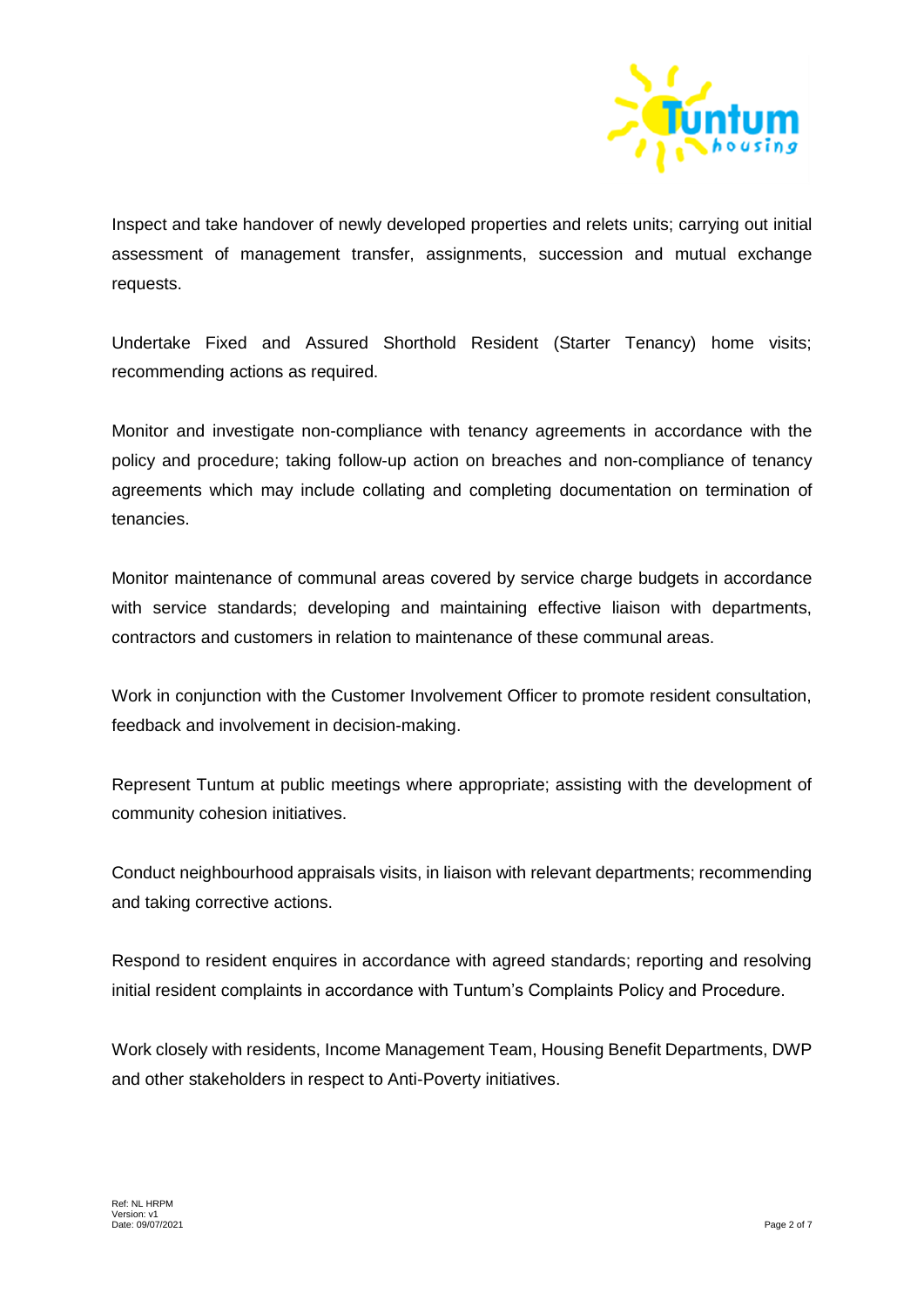

Advise residents on income maximisation and on access to legal and support services; contacting those in arrears, providing details of account balances and attending court and evictions.

Conduct Estate inspections and take remedial action; liaising with the relevant departments in response to reports of defects.

Conduct a range of risk assessments e.g. visual risk assessments of communal areas in relation to vulnerable residents and residents in high risk groups; updating records and risk assessment data base.

Contribute to the development of estate policy and procedures; ensuring accurate and timely input of relevant data and information into IT systems.

Support and contribute to the induction of new colleagues; liaising with and coaching sitebased colleagues on a regular basis.

## **ASB & Tenancy Enforcement**

Monitor, report and investigate cases of ASB activity, including racial harassment and take follow-up action on breaches of tenancy agreements.

Interview and take statements from victims, perpetrators and witnesses of ASB; ensuring adequate support for witnesses and victims of ASB and providing mediation where appropriate.

Prepare possession and injunction cases for court and representing Tuntum in court where applicable.

Prepare and serve injunctions and Acceptable Behaviour Contracts.

Assist Housing Services Officers in ASB management duties and in colleague training in all aspects of Tuntum's ASB policies and procedures.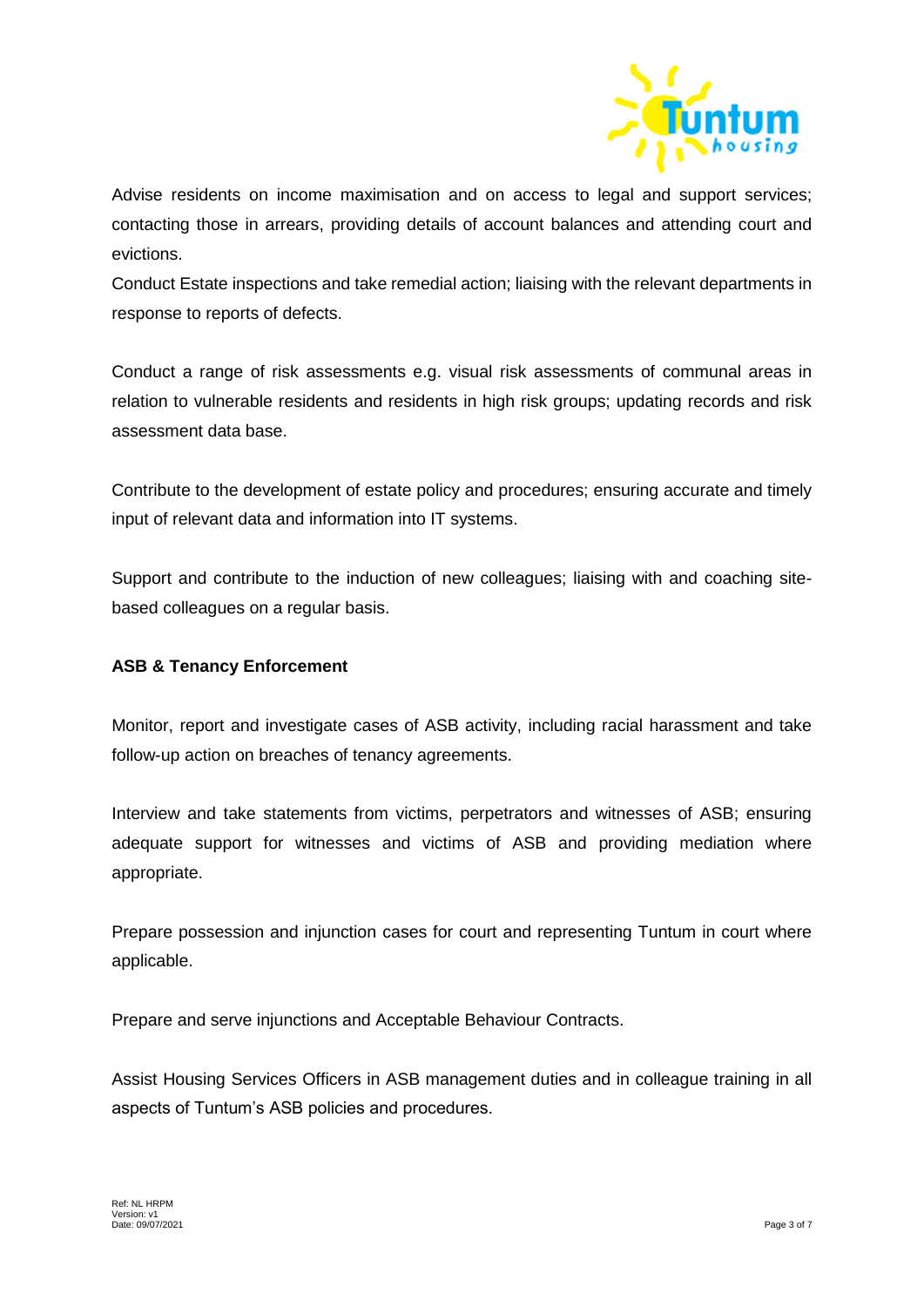

Assist in monitoring and reviewing policies and procedures on ASB to meet best practice guidelines.

Develop and maintain effective partnerships with external stakeholders including the Police, Crime Reduction Panels, legal staff and other agencies. Ensure a coordinated approach and attend multi-agency meetings when required

Assist in the preparation of the budget for ASB

# **Safeguarding**

To play a key role in safeguarding vulnerable adults and children through making referrals to social services and the NHS or any other appropriate agency, where there are concerns relating to the wellbeing of a resident or a member of their household.

Provide tenancy related advice to vulnerable people, victims of domestic abuse or those with complex needs, challenging or difficult behavior, ensuring that the Association's safeguarding policy and procedure is followed. Making referrals to the appropriate agencies when issues are identified.

To attend multi agency conferences representing housing services team as required.

#### **Person Specification**

| <b>Requirements</b> | <b>Essential</b>                                                                |
|---------------------|---------------------------------------------------------------------------------|
| <b>Education</b>    | Excellent standard of literacy and numeracy                                     |
| Knowledge           | Current knowledge and experience of social housing, welfare and<br>legal issues |
|                     | Knowledge and or experience of Community/Neighbourhood<br>Development           |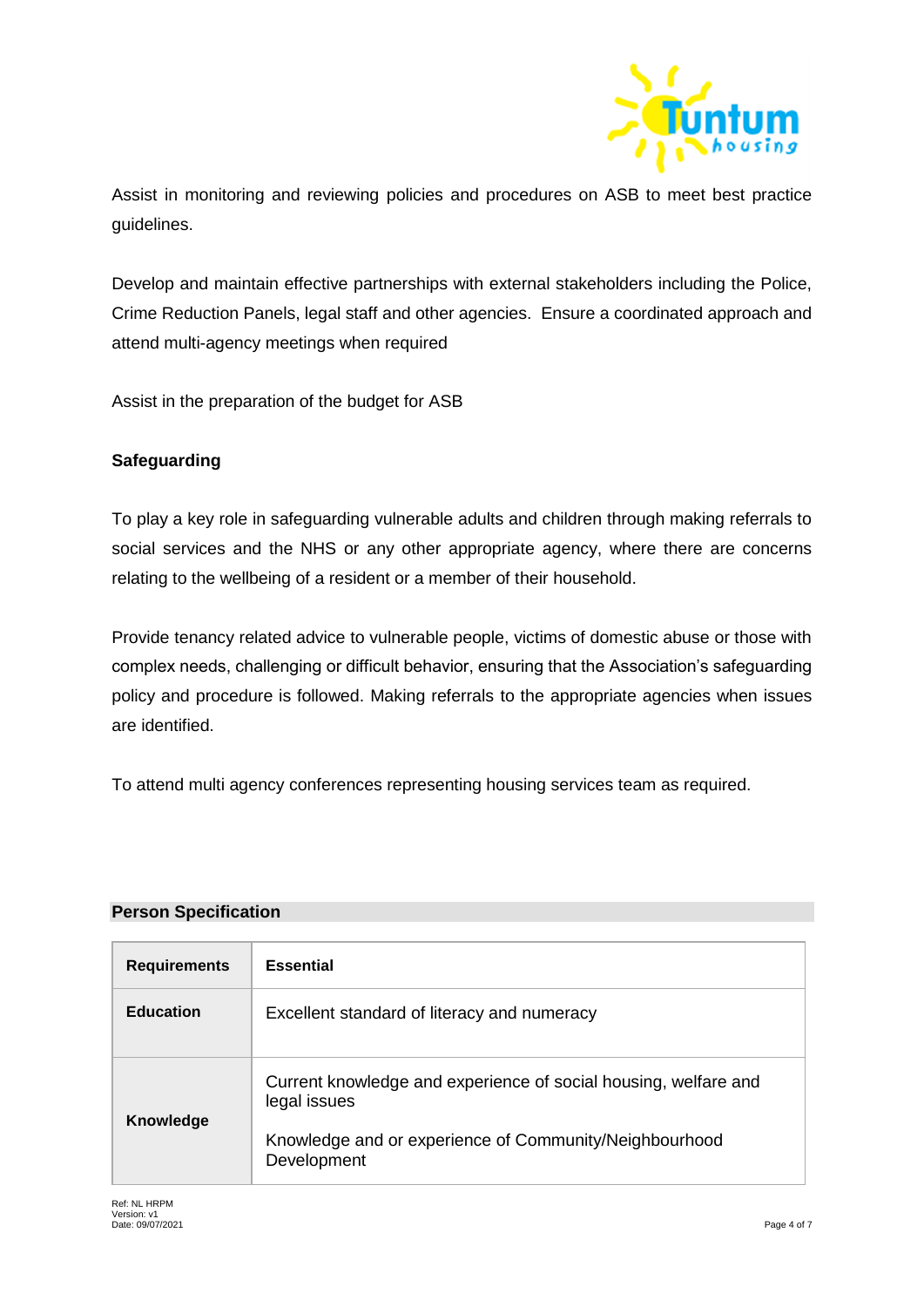

|                                            | Demonstrable knowledge of ASB legislation and court practice<br>Demonstrable and recent experience of achieving targets in a<br>performance oriented team environment<br>Demonstrable experience of managing a diverse work load<br>Experience of using Windows environment and MS Office accurately<br>and efficiently<br>Demonstrable ability and willingness to contribute to the development<br>of customer focused service improvements<br>An awareness of income and recovery and allocation processes                                                                                                                                                                                                                                                                                                                                                                                                               |
|--------------------------------------------|----------------------------------------------------------------------------------------------------------------------------------------------------------------------------------------------------------------------------------------------------------------------------------------------------------------------------------------------------------------------------------------------------------------------------------------------------------------------------------------------------------------------------------------------------------------------------------------------------------------------------------------------------------------------------------------------------------------------------------------------------------------------------------------------------------------------------------------------------------------------------------------------------------------------------|
| <b>Experience</b><br>required              | Extensive experience relating to the management of Anti-Social<br>Behaviour cases and/or experience of working in a similar role;<br>including successful representation in court and of working in a<br>customer focused environment<br>Working and forming constructive relationships with partner<br>organisations, community and voluntary groups<br>Experience of working directly (face to face) with the public in high<br>stress and complex situations<br>Experience of dealing with customer enquiries/complaints<br>Experience of effective and supportive interviewing techniques.<br>Experience of writing reports and accurately recording information<br>Dealing with tenant issues that are sensitive, complex or problematic<br>Working with vulnerable adults.<br>Working in a social housing setting completing tasks including<br>service notices, gathering evidence and enforcing tenancy conditions |
| <b>Skills and</b><br>aptitudes<br>required | Ability to listen to customers, understand their needs and tailor their<br>response in a way that demonstrates a high level of customer care,<br>even in complex or difficult situations.                                                                                                                                                                                                                                                                                                                                                                                                                                                                                                                                                                                                                                                                                                                                  |

 $\overline{\phantom{a}}$ 

٦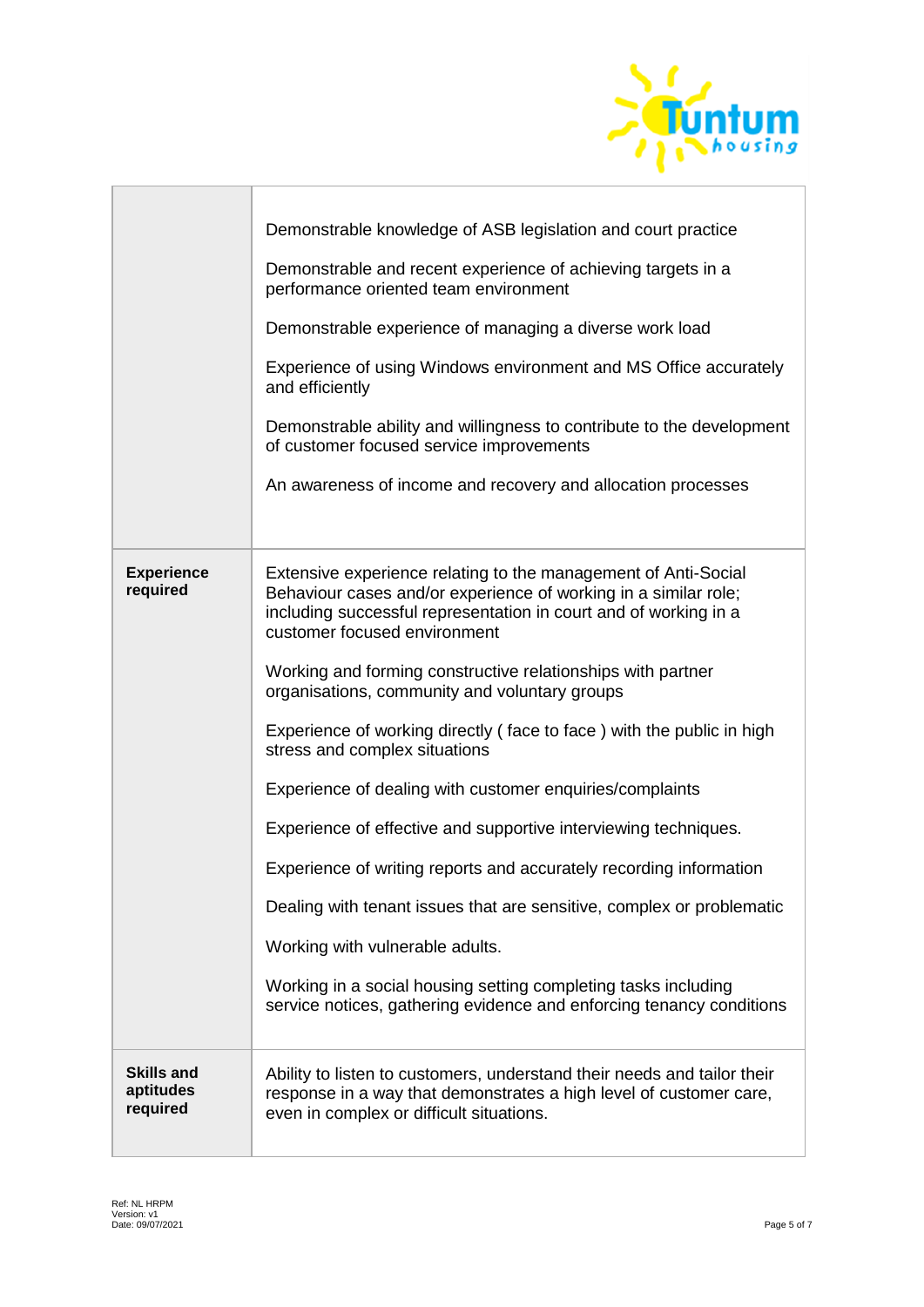

|                                          | Ability to gather evidence and prepare casework with attention to<br>detail                                                                                                                                                                                        |
|------------------------------------------|--------------------------------------------------------------------------------------------------------------------------------------------------------------------------------------------------------------------------------------------------------------------|
|                                          | Confident in ability to communicate and work with a diverse range of<br>stakeholders and customers through a variety of methods                                                                                                                                    |
|                                          | Proactive, practical and common sense approach to workload and<br>problem solving                                                                                                                                                                                  |
|                                          | Able to build relationships whilst maintaining professional boundaries.                                                                                                                                                                                            |
|                                          | Ability to establish effective working relationships with internal and<br>external bodies.                                                                                                                                                                         |
|                                          | Ability to deal with complex situations sensitively                                                                                                                                                                                                                |
|                                          | Customer centred approach, flexible, confident and assertive manner                                                                                                                                                                                                |
|                                          | Ability to analyse and diagnose problems and implement effective<br>solutions                                                                                                                                                                                      |
|                                          | Ability to work on own initiative and as part of a team                                                                                                                                                                                                            |
| <b>Personal</b><br>qualities<br>required | A strong customer service ethic and 'right first time' approach                                                                                                                                                                                                    |
|                                          | A passion for improving service and delivering the company's vision                                                                                                                                                                                                |
|                                          | A proactive attitude to personal development                                                                                                                                                                                                                       |
|                                          |                                                                                                                                                                                                                                                                    |
|                                          |                                                                                                                                                                                                                                                                    |
| <b>Circumstances</b>                     | Full driving license and own vehicle for business use                                                                                                                                                                                                              |
|                                          | All post holders are expected to understand and comply with Tuntum<br>policies and procedures on Finance, Technology Services, Data<br>Protection, Health & Safety, Equality and Diversity and any<br>departmental policies in relation to the duties of the post. |
|                                          | This is not a complete list of duties and responsibilities for the role, it<br>does not form part of contractual terms and conditions. You may be<br>required to carry out other duties commensurate with the grade of the<br>role.                                |

| Approved by: | Joanne Page, HHCE |
|--------------|-------------------|
|              |                   |